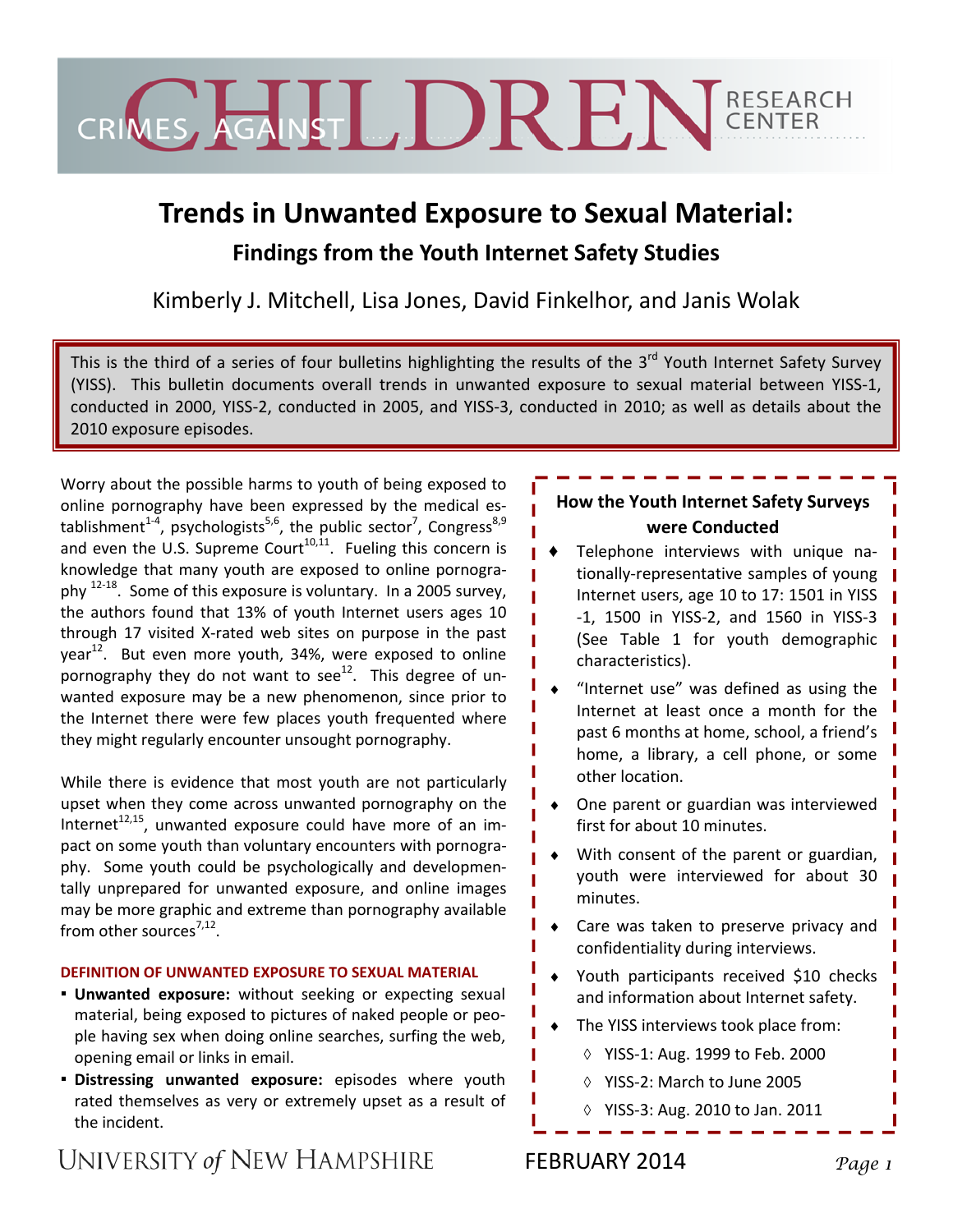#### **Table 1: Youth & Household Characteristics for 2000, 2005 & 2010 Samples**

| <b>Youth and</b>                  | 2000           | 2005           | 2010           |           |
|-----------------------------------|----------------|----------------|----------------|-----------|
| <b>Household</b>                  | $(n=1501)$     | $(n=1500)$     | $(n=1560)$     | $p$ value |
| <b>Characteristics</b>            | %              | %              | ℅              |           |
| Gender (male)                     | 53             | 49             | 50             | .08       |
| Age                               |                |                |                |           |
| 10 to 12                          | 23             | 23             | 21             | .02       |
| 13 to 15                          | 48             | 43             | 45             |           |
| 16 to 17                          | 29             | 34             | 34             |           |
| Race                              |                |                |                |           |
| White,                            | 73             | 71             | 67             | .002      |
| non-Hispanic                      |                |                |                |           |
| Black, non-Hispanic               | 10             | 11             | 13             |           |
| Hispanic or Latino,               | 7              | 9              | 10             |           |
| any Race                          |                |                |                |           |
| American Indian/                  | 2              | $\mathbf{1}$   | 3              |           |
| Alaskan Native                    |                |                |                |           |
| Asian                             | 3              | $\overline{2}$ | 3              |           |
| Other (includes                   | 2              | 3              | 2              |           |
| bi-racial)<br>Don't know/not      |                |                |                |           |
| ascertainable                     | 4              | 3              | $\overline{2}$ |           |
| <b>Parental marital</b>           |                |                |                |           |
| status                            |                |                |                |           |
| Married                           | 79             | 76             | 78             | .01       |
| Living with a                     |                |                |                |           |
| partner                           | $\mathbf{1}$   | 3              | $\overline{2}$ |           |
| Separated                         | 3              | $\mathbf{1}$   | $\overline{2}$ |           |
| Divorced                          | 10             | 10             | 10             |           |
| Widowed                           | $\overline{2}$ | $\overline{2}$ | $\overline{2}$ |           |
| Single,                           |                |                |                |           |
| never married                     | 5              | 8              | 6              |           |
| <b>Youth lives with</b>           |                |                |                |           |
| both biological                   | 63             | 62             | 66             | .04       |
| parents                           |                |                |                |           |
| <b>Highest level of</b>           |                |                |                |           |
| education in                      |                |                |                |           |
| household                         |                |                |                |           |
| Not a high school                 | 3              | 2              | 3              | < .001    |
| (HS) graduate                     |                |                |                |           |
| HS graduate                       | 21             | 20             | 14             |           |
| Some college                      | 22             | 23             | 19             |           |
| College graduate                  | 32             | 32             | 37             |           |
| Post college                      | 22             | 22             | 28             |           |
| degree<br><b>Annual household</b> |                |                |                |           |
| income                            |                |                |                |           |
| Less than \$20,000                | 8              | 8              | 12             | < 0.001   |
| \$20,000 to \$50,000              | 38             | 27             | 18             |           |
| More than \$50,000                |                |                |                |           |
| to \$75,000                       | 23             | 24             | 16             |           |
| More than \$75,000                | 23             | 33             | 45             |           |
| Don't know/                       |                |                |                |           |
| missing                           | 7              | 8              | 9              |           |

#### **CHANGES IN YOUTH INTERNET USE PATTERNS OVER TIME**

Between 2000 and 2010 a number of changes oc‐ curred in terms of how youth were using the Inter‐ net (Table 2).

- By 2010 almost all youth (97%) were using the Internet from home, up from 74% in 2000. Al‐ most half of youth (47%) were using the Inter‐ net from cell phones.
- **•** Frequency of use also increased 76% of youth said they used the Internet in the past week in 2000; 86% in 2005; 94% in 2010.
- **.** Intensity of use also increased  $-32\%$  of youth said they used the Internet for more than 2 hours per day in 2010, up from 13% in 2000 and 23% in 2005.
- Many youth (69%) also said they used the Internet 5 to 7 days per week in 2010 (36% did so in 2000 and 49% in 2005).
- More youth were using the Internet to talk with people they knew in person offline, like friends from school (93%) and less with people they met online (40%) by 2010.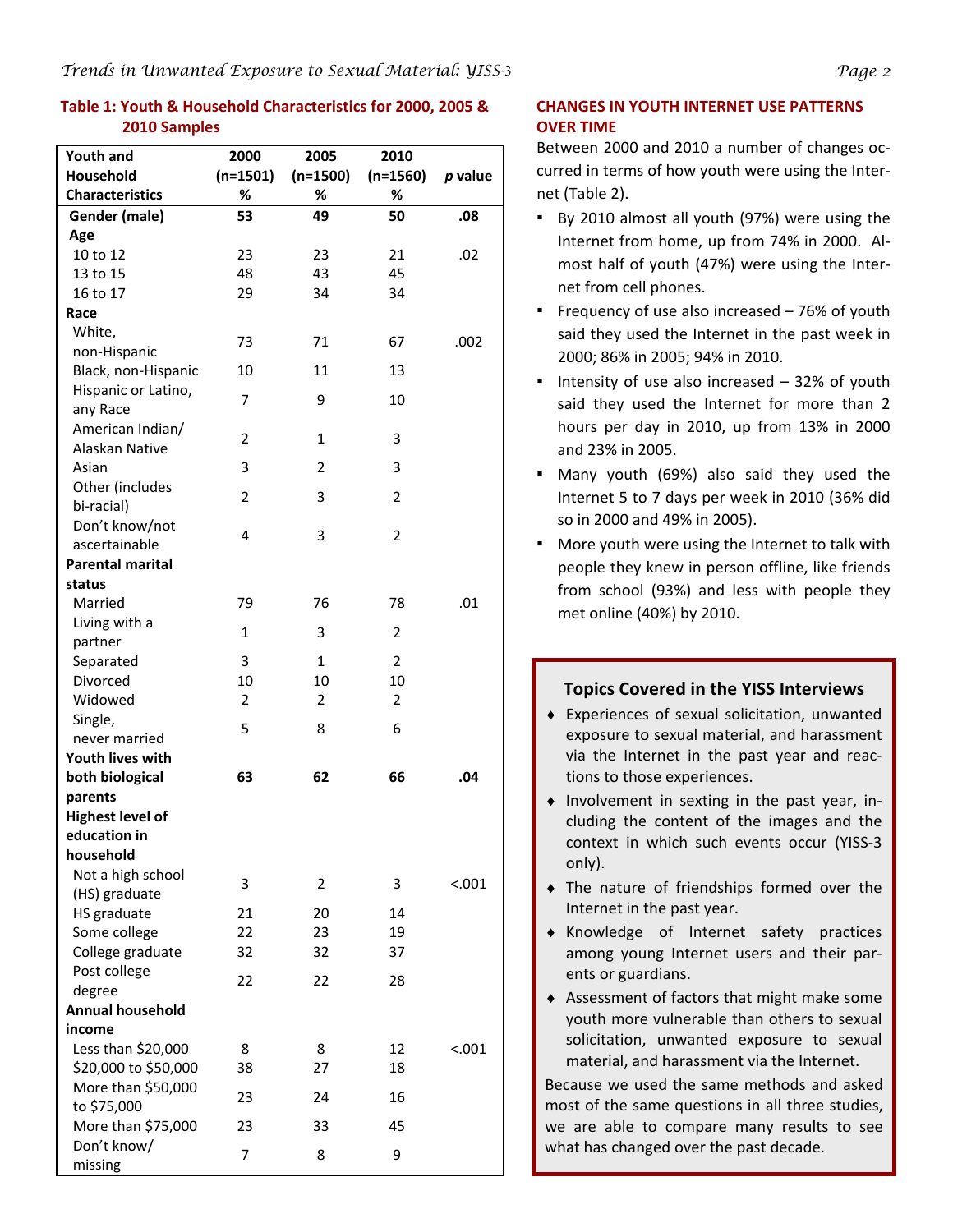#### **Unwanted Exposure to Sexual Material Trends**

In 2010 approximately 1 in 4 youth Internet users (23%) reported an unwanted exposure to sexual material in the past year (**See Figure 1**). This presents a decline from 34% in 2005 after an initial increase from 24% in 2000. Overall, reports of unwanted exposure declined 4% over the past decade.

#### **What youth said about unwanted exposure in 2010**

"Just this thing popped up and it was like hot sexy lesbi‐ ans now and had naked girls on it."  $-$  Girl, 17

"It showed naked people and a girl sucking a guy's penis. That's about it because I turned it off after that."

– Girl, 13

"I was looking for a site at school and I typed in one wrong letter and it brought up this porno site." – Boy, 14

"My friend sent me an email and it contained naked pic‐ tures."  $-$  Boy, 16

"I was trying to go to DicksSportingGoods.com and I ended up at dicks.com." 
and  $-$  Girl, 11



#### **Table 2: Youth Internet Use Patterns Between 2000, 2005 & 2010 (N=4,561), %**

| <b>Internet Use</b>                                                    | 2000       | 2005       | 2010       |         |
|------------------------------------------------------------------------|------------|------------|------------|---------|
| <b>Characteristics</b>                                                 | $(n=1501)$ | $(n=1500)$ | $(n=1560)$ | p value |
| Location(s) youth spent time on the Internet in past year <sup>a</sup> |            |            |            |         |
| Home                                                                   | 74         | 91         | 97         | < .001  |
| School                                                                 | 73         | 90         | 89         | < .001  |
| Friend's home <sup>b</sup>                                             | 69         | 69         | 70         | .71     |
| Cellular telephone                                                     |            | 17         | 47         | < .001  |
| Other place (includes library)                                         | 5          | 43         | 38         | < .001  |
| Last time youth used Internet                                          |            |            |            |         |
| Past week                                                              | 76         | 86         | 94         | < .001  |
| Past 2 weeks                                                           | 11         | 6          | 3          |         |
| Past month or longer                                                   | 13         | 8          | 3          |         |
| Number of hours youth spent on Internet on a typical day when online   |            |            |            |         |
| 1 hour or less                                                         | 61         | 45         | 38         | < .001  |
| More than 1 hour to 2 hours                                            | 26         | 31         | 31         |         |
| More than 2 hours                                                      | 13         | 23         | 32         |         |
| Number of days youth went on Internet in a typical week <sup>c</sup>   |            |            |            |         |
| 1 day or less                                                          | 18         | 8          | 4          | < .001  |
| 2 to 4 days                                                            | 47         | 42         | 27         |         |
| 5 to 7 days                                                            | 36         | 49         | 69         |         |
| How youth used Internet                                                |            |            |            |         |
| Went to chat rooms <sup>d</sup>                                        | 56         | 30         | 48         | < .001  |
| Social networking sites                                                | ---        | ---        | 80         | ---     |
| Who youth talked to online <sup>e</sup>                                |            |            |            |         |
| People youth knew in person offline                                    | 81         | 87         | 93         | < .001  |
| People youth knew only online                                          | 46         | 43         | 40         | .004    |

<sup>a</sup> Multiple responses possible.

<sup>b</sup> In *YISS‐1* we asked if youth used the Internet in "other households," which included friends' homes. In *YISS‐2 & 3*, we specifically asked all youth if they used the Internet at friends' homes.

 $c$  Based on youth who used the Internet in the past week or past 2 weeks (n=1284 for YISS-1; n=1264 for YISS-2; n=1491 for YISS-3).

<sup>d</sup> In YISS-1 & 2 we asked one general question about using chat rooms, in YISS-3 we asked youth whether they used video chat (ChatRoulette,

Omegle, Skype) and chat rooms that do not include video separately. For the purposes of these analyses these two categories were combined. <sup>e</sup> Answers not mutually exclusive.

Note: Some categories do not add to 100% because of rounding and/or missing data.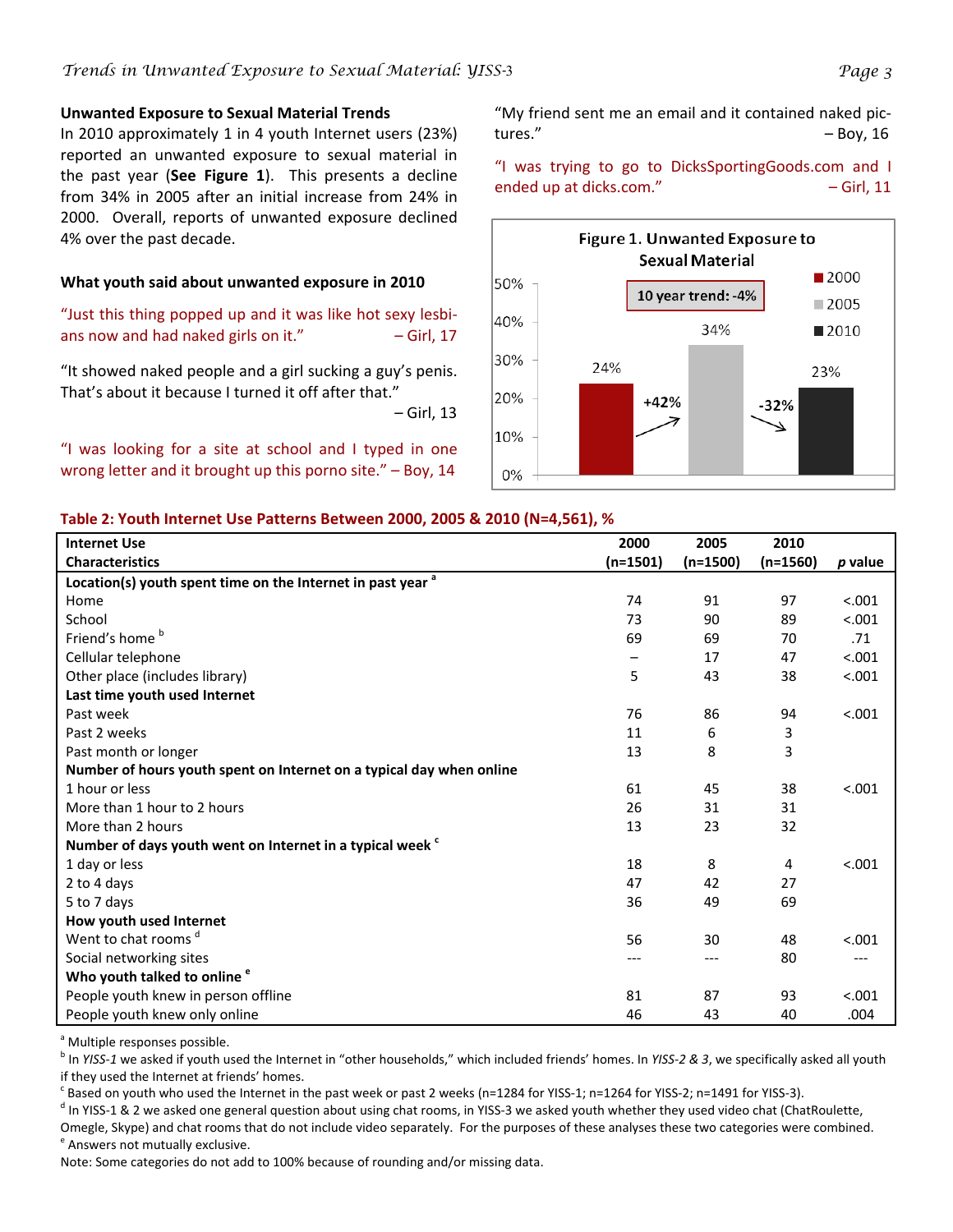**Distressing exposure** followed a similar up and down pat‐ tern, from 6% in 2000 to 9% in 2005 to 5% in 2010; indicat‐ ing a 17% decline over the past decade (**See Figure 2**). The proportion of unwanted exposure episodes that were dis‐ tressing remained relatively stable: 23% in 2000, 26% in 2005, and 22% in 2010.

#### **What youth said about distressing exposure in 2010**

"Surfing the web and came across website that had X‐rated movies. Looked at the website and was shocked."  $-$  Boy, 13

"My brother and his friends opened and made me watch it."  $-$  Boy, 13

"I was looking for a vocab word and accidently typed in 'I feel lucky' in Google and was like woah!" – Boy, 14

"I was going to an all‐girls website where you play games. I typed in the website and it was just people having sex and kissing and stuff."  $-$  Girl, 13

"I clicked on the link and it was two people naked. They were touching each other, It bothered me because I didn't know it was just going to pop up like that."  $-$  Girl, 15



### **Table 3: Characteristics of Youth Experiencing Unwanted Exposure to Sexual Material between 2000, 2005 & 2010**

| <b>Youth and</b><br>Household<br><b>Characteris-</b><br>tics | 2000<br>$(n=95)$<br>% | 2005<br>$(n=130)$<br>% | 2010<br>$(n=176)$<br>% | p value |
|--------------------------------------------------------------|-----------------------|------------------------|------------------------|---------|
| <b>Youth sex</b>                                             |                       |                        |                        |         |
| Male                                                         | 58                    | 54                     | 51                     | .34     |
| Female                                                       | 42                    | 46                     | 49                     |         |
| Youth age                                                    |                       |                        |                        |         |
| $10-12$ years                                                | 8                     | 13                     | 14                     | .01     |
| $13-15$ years                                                | 53                    | 44                     | 45                     |         |
| $16-17$ years                                                | 39                    | 43                     | 42                     |         |
| Youth race/<br>ethnicity                                     |                       |                        |                        |         |
| White                                                        | 74                    | 74                     | 67                     | .28     |
| <b>Black</b>                                                 | 10                    | 9                      | 13                     |         |
| Hispanic                                                     | 9                     | 11                     | 11                     |         |
| Other                                                        | 6                     | 5                      | 7                      |         |
| Missing                                                      | $\overline{2}$        | $\overline{2}$         | $\mathbf{1}$           |         |
| <b>Household</b>                                             |                       |                        |                        |         |
| income                                                       |                       |                        |                        |         |
| $<$ \$20 $K$                                                 | 6                     | 6                      | 11                     | < .001  |
| \$20K to \$50K                                               | 35                    | 24                     | 17                     |         |
| \$51K to \$75K                                               | 25                    | 24                     | 17                     |         |
| $<$ \$75 $K$                                                 | 29                    | 37                     | 44                     |         |
| Missing                                                      | 6                     | 10                     | 12                     |         |

Note: Some categories do not add to 100% because of round‐ ing and/or missing data.

#### **Key Trends in Unwanted Exposure to Sexual Material (Tables 3 & 4)**

- Much of the change in reports of unwanted exposure occurred between 2000 and 2005 when examined by age. The youngest youth (ages 10‐12) still report minimal exposure.
- Between 2005 and 2010 we saw a decline in exposure to all types of sexual material including naked people, people having sex and sexual images that were violent.
- We saw a decline in exposure while surfing the web but an increase in exposure by clicking on links in email or instant message.
- In 2010 fewer youth said they could tell the site was X-rated before entering and fewer youth were exposed on more than one occasion.
- There was no change in overall rates of disclosure over time; but declines were noted between 2000 and 2005 for disclosure to specific types of individuals – friends and parents or guardians. No change was noted in these cate‐ gories between 2005 and 2010.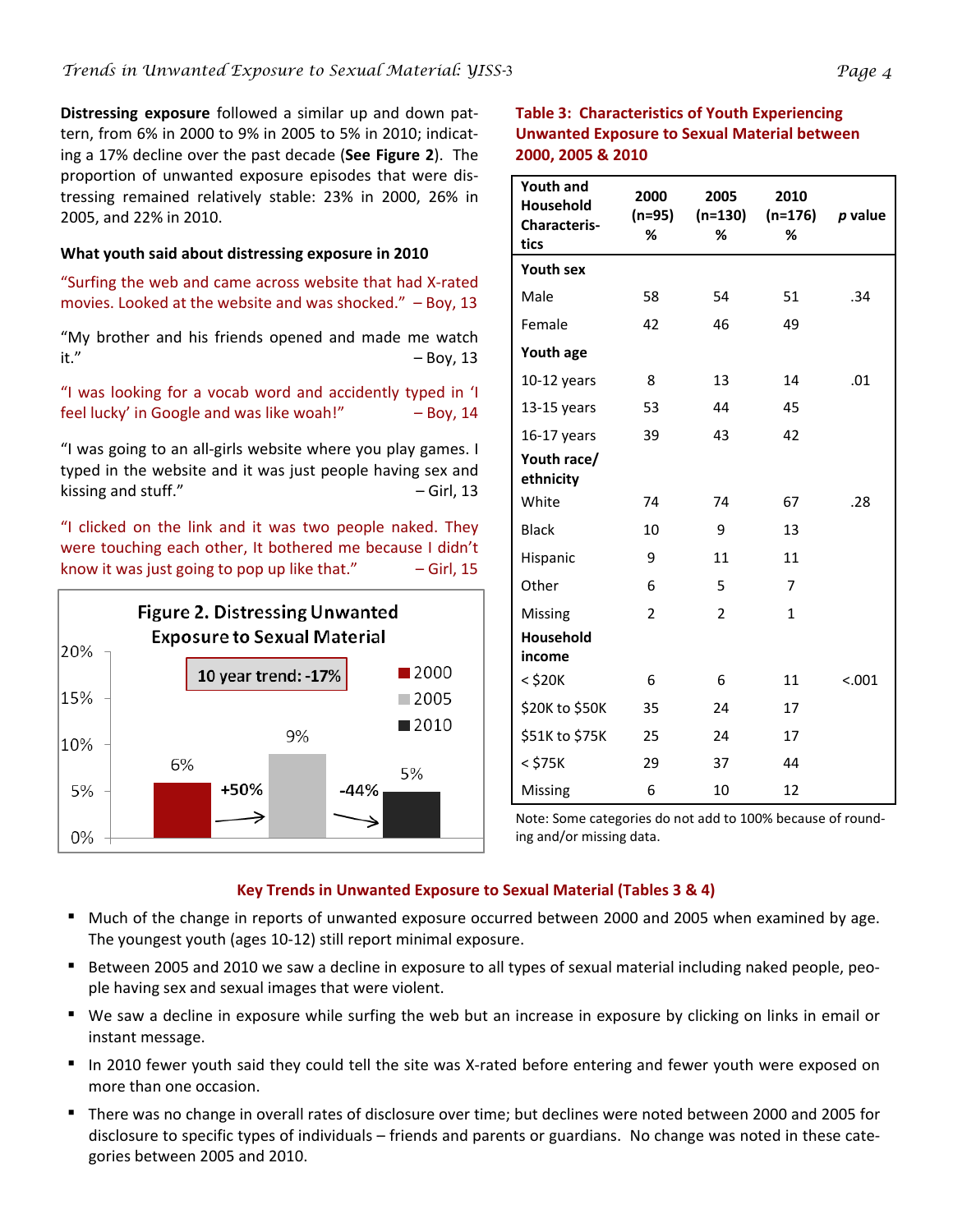#### Table 4: Unwanted Exposure to Sexual Material Incident Characteristics and Outcomes between 2000, 2005 & 2010

|                                                                            | 2000        | 2005           | 2010           |         |
|----------------------------------------------------------------------------|-------------|----------------|----------------|---------|
| Incident<br>characteristics                                                | $(n=376)$   | $(n=512)$      | $(n=361)$      | p value |
|                                                                            | %           | $\%$           | %              |         |
| Type of material youth saw                                                 |             |                |                |         |
| Pictures of naked people                                                   | 95          | 85             | 65             | < .001  |
| Pictures of people having sex                                              | 32          | 36             | 24             | .001    |
| Pictures that were violent                                                 | 8           | 13             | 8              | .03     |
| Pictures that involved animals or other strange things                     | $\mathbf 0$ | 9              | 5              | < .001  |
| How youth was exposed                                                      |             |                |                |         |
| Surfing the web                                                            | 73          | 87             | 71             | < .001  |
| Opening e-mail or IM or clicking on link in e-mail or IM                   | 27          | 18             | 33             | < .001  |
| Youth could tell material was X-rated before entering                      | 17          | 21             | 15             | .04     |
| Exposure occurred more than one time                                       | 67          | 73             | 50             | < .001  |
| <b>INCIDENT OUTCOMES</b>                                                   |             |                |                |         |
| Incident was disclosed to someone <sup>a</sup>                             | 44          | 47             | 40             | .21     |
| Friend                                                                     | 26          | 15             | 16             | < .001  |
| Sibling                                                                    | 4           | $\overline{2}$ | $\mathbf{1}$   | .03     |
| Parent/guardian                                                            | 39          | 27             | 24             | < .001  |
| School staff                                                               | 3           | 3              | $\mathbf{1}$   | .07     |
| Other                                                                      |             |                |                |         |
| Incident ever reported to ISP, Cyber Tipline, or police (or found out some |             |                |                |         |
| other way)                                                                 | 4           | 2              | $\leq 1$       | .004    |
| How situation ended <sup>a, b</sup>                                        |             |                |                |         |
| Removed self from situation (blocked sender, left site or computer)        |             | 90             | 77             | < .001  |
| Any distress: very/extremely upset                                         |             |                |                |         |
| Upset                                                                      | 24          | 27             | 22             | .28     |
| Very/extremely embarrassed                                                 | 21          | 27             | 26             | .11     |
| Texting                                                                    | 0           | $\mathbf 0$    | 6              |         |
| Other                                                                      | 7           | 17             | 10             |         |
| Don't know                                                                 | 3           | 4              | $\mathbf{1}$   |         |
| Soliciting behaviors occurred more than 1 time during year                 | 67          | 70             | 52             | .003    |
| <b>INCIDENT OUTCOMES</b>                                                   |             |                |                |         |
| Incident disclosed to someone <sup>a</sup>                                 | 39          | 43             | 53             | .03     |
| Friend                                                                     | 26          | 25             | 37             | .05     |
| Sibling                                                                    | 2           | 3              | 5              | .47     |
| Parent/guardian                                                            | 25          | 11             | 19             | .001    |
| School staff                                                               | 1           | 2              | $\mathbf{1}$   | .69     |
| Ever reported to or found out by ISP, Cyber Tipline, or police             | 9           | 5              | 6              | .19     |
| How situation ended <sup>a</sup>                                           |             |                |                |         |
| Removed self from situation (blocked solicitor, left site or computer)     | 62          | 65             | 49             | .006    |
| Told solicitor to stop                                                     | 13          | 16             | 22             | .09     |
| Changed screen name, profile, email, or phone number                       | 4           | 5              | $\overline{2}$ | .45     |
| Called police                                                              | 1           | 1              | $\mathbf{1}$   | .93     |
| Stopped without doing anything                                             | 4           | 3              | 7              | .23     |
| Situation still happening                                                  | 1           | 0              | 0              | .31     |
| Other                                                                      | 20          | 20             | 25             | .37     |
| Any distress: very/extremely upset or afraid                               | 25          | 33             | 28             | .13     |
| Upset                                                                      | 20          | 29             | 22             | .08     |
| Afraid                                                                     | 13          | 20             | 16             | .14     |
| Very/extremely embarrassed                                                 | 17          | 21             | 20             | .53     |
|                                                                            |             |                |                |         |

<sup>a</sup> Multiple responses possible

 $<sup>b</sup>$  Not asked in 2000</sup>

Note: Some categories do not add to 100% because of rounding and/or missing data.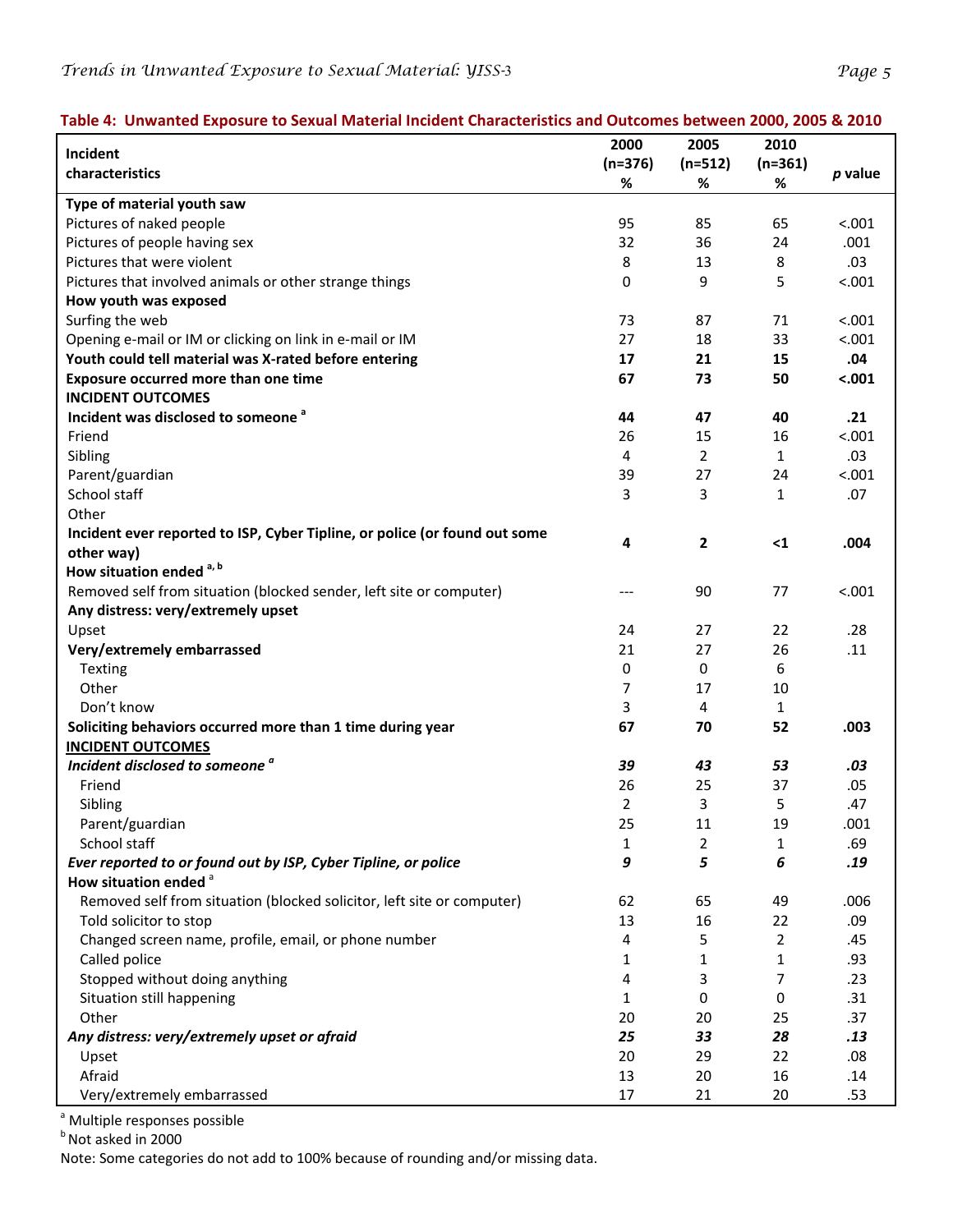# **2010 Data Only**

#### **Who were the youth reporting unwanted exposure? (Table 5)**

- Unwanted exposure was reported by youth of all ages: overall 42% were ages 16 or 17; 45% were ages 13‐15 and 14% were ages 10-12. Distressing incidents similarly covered the age spectrum but was reported by more of the younger youth (25% of 10‐12 year olds).
- About equal numbers of girls and boys reported unwanted exposure; this was also true for distressing exposure.

#### **Table 5: Characteristics of Youth Reporting Unwanted Exposure to Sexual Material in 2010, %**

| Youth                  | All<br><b>Incidents</b> | <b>Distressing</b><br><b>Incidents</b> |
|------------------------|-------------------------|----------------------------------------|
| <b>Characteristics</b> | $(n=361)$               | $(n=79)$                               |
|                        | 23% of Youth            | 5% of Youth                            |
| Age of youth           |                         |                                        |
| 10                     | 3                       | 6                                      |
| 11                     | 4                       | 9                                      |
| 12                     | 7                       | 10                                     |
| 13                     | 12                      | 15                                     |
| 14                     | 18                      | 24                                     |
| 15                     | 15                      | 5                                      |
| 16                     | 21                      | 11                                     |
| 17                     | 21                      | 19                                     |
| Gender of youth        |                         |                                        |
| Girl                   | 49                      | 51                                     |
| Boy                    | 51                      | 49                                     |

**How often and where did unwanted exposure occur? (Table 6)**

- Over half of youth said unwanted exposure happened more than once over the course of a year.
- Virtually all exposure happened on a desktop or laptop computer (92%); only 1% happened through a cell phone.
- Most exposure (81%) happened on a computer the youth was using at home.
- 66% of youth saw pictures of naked people; 24% saw people having sex.
- A minority (8%) of youth saw pictures that were violent; 13% of distressing exposure involved violent sexual pic‐ tures.
- Most youth were exposed while they were surfing the web (68%); 32% when opening and email or clicking on a link in an email.
- 15% of youth could tell the material was X-rated before entering the site or clicking on the link.

#### **Table 6. Type, Length and Location of Unwanted Exposure in 2010, %**

| Incident                                                     | All       | <b>Distressing</b> |
|--------------------------------------------------------------|-----------|--------------------|
| <b>Characteristics</b>                                       | $(n=376)$ | $(n=82)$           |
| <b>Number of times happened</b>                              |           |                    |
| in past year                                                 |           |                    |
| One time                                                     | 44        | 50                 |
| 2 times                                                      | 26        | 21                 |
| 3 to 5 times                                                 | 16        | 16                 |
| 6 or more times                                              | 8         | 6                  |
| Don't know / not ascertain-                                  | 6         | 7                  |
| able                                                         |           |                    |
| Type of technology using the<br>most to access Internet when |           |                    |
| this happened                                                |           |                    |
| Desktop computer                                             | 59        | 63                 |
| Laptop computer                                              | 33        | 29                 |
| Cell phone                                                   | 1         | 1                  |
| Video game console                                           | 1         | 0                  |
| Portable gaming device                                       | 0         | 0                  |
| Other                                                        | 1         | 2                  |
| Don't know / not ascertain-                                  |           |                    |
| able                                                         | 5         | 4                  |
| Location where incident usu-                                 |           |                    |
| ally happened                                                |           |                    |
| Home                                                         | 81        | 80                 |
| School                                                       | 5         | 2                  |
| Public library                                               | 1         | 1                  |
| Friend's home                                                | 6         | 10                 |
| Public place (e.g., mall)                                    | 0         | 0                  |
| On the way to or from school                                 | 0         | 0                  |
| Some other place                                             | 1         | 2                  |
| Don't know / not ascertain-                                  | 5         | 4                  |
| able                                                         |           |                    |
| Type of material youth saw                                   |           |                    |
| Pictures of naked people                                     | 66        | 61                 |
| Pictures of people having sex                                | 24        | 21                 |
| Pictures that were violent                                   | 8         | 13                 |
| Pictures that involved animals                               | 5         | 4                  |
| or other strange things                                      |           |                    |
| How youth was exposed                                        |           |                    |
| Surfing the web                                              | 68        | 74                 |
| Opening e-mail or IM or click-                               | 32        | 26                 |
| ing on link in e-mail or IM<br>Youth could tell material was |           |                    |
| X-rated before entering                                      | 15        | 13                 |

Note: Some categories do not add to 100% because of rounding and/or missing data.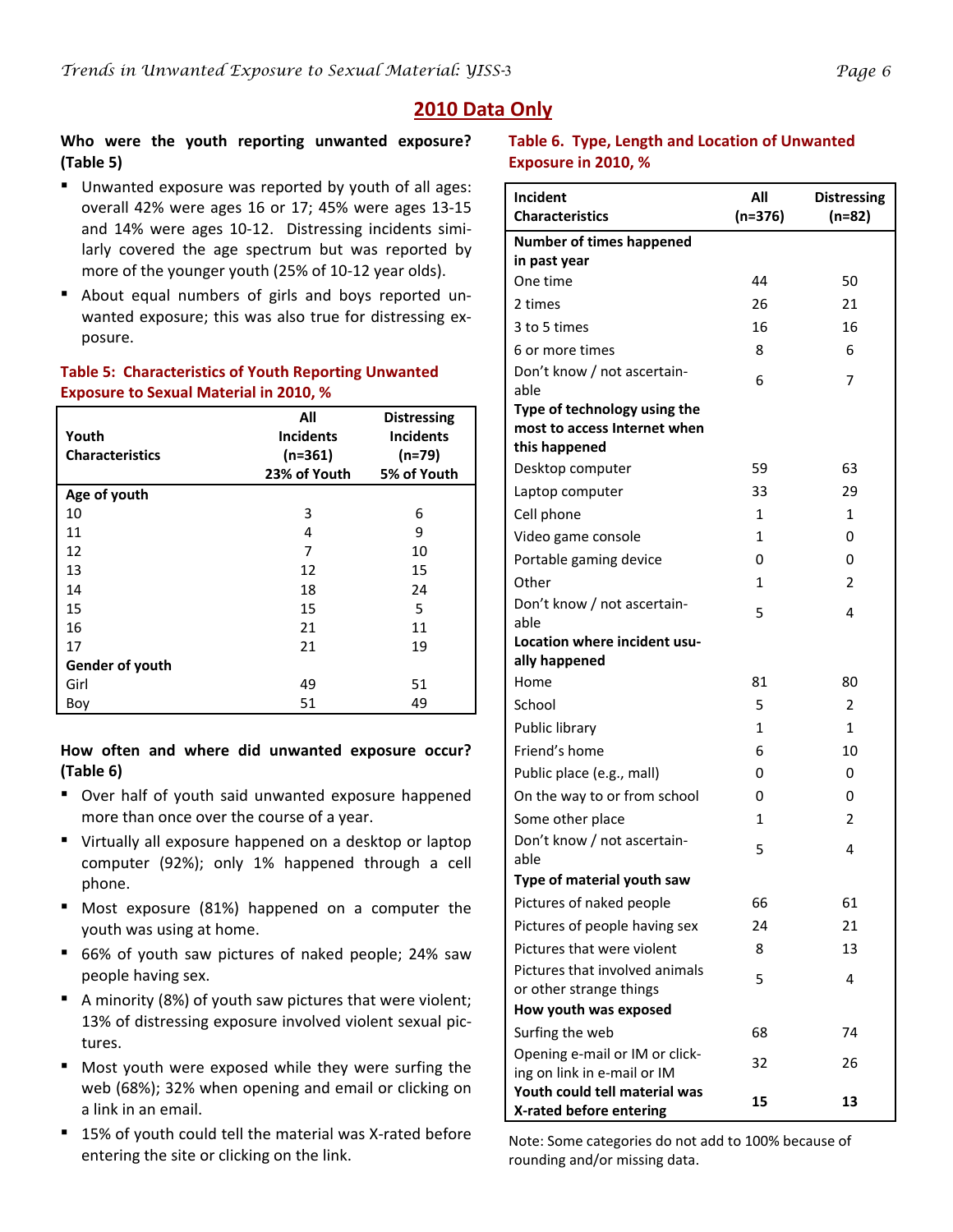## **2010 Data Only**

### **Surfing exposure (Table 7)**

- Of the exposures that happened as when surfing the web, 39% happened during an online search, 12% while doing research for school, 25% did not know.
- In 38% of episodes the link came up as a result of a search, 16% through a misspelled web address, 14% when the youth clicked on a link when in another web site.
- 3% of youth said they went back to the site after the unwanted exposure occurred.

| Incident<br><b>Characteristics</b> | All<br>$(n=256)$ | <b>Distressing</b><br>$(n=61)$ |
|------------------------------------|------------------|--------------------------------|
| Where on Internet this (first)     |                  |                                |
| happened                           |                  |                                |
| Social networking site             | 13               | 5                              |
| In a video chat room               | 1                | 0                              |
| Doing an online search             | 39               | 46                             |
| Using instant messages             | 1                | 0                              |
| On a website                       | 3                | 3                              |
| Downloading something              | 1                | 0                              |
| from a file sharing program        |                  |                                |
| YouTube                            | 4                | 3                              |
| Doing school research              | 12               | 18                             |
| Somewhere else                     |                  | $\Omega$                       |
| Don't know / not ascertain-        | 25               | 25                             |
| able (NA)                          |                  |                                |
| How web site came up               |                  |                                |
| Link came up as a result of        | 38               | 33                             |
| search                             |                  |                                |
| Misspelled web address             | 16               | 20                             |
| Clicked on link in other site      | 14               | 13                             |
| Pop-up                             | 8                | 7                              |
| Other                              | 5                | 3                              |
| Don't know / NA                    | 19               | 25                             |
| Youth has gone back to site        | 3                | 5                              |

#### **Table 7: Surfing Exposure in 2010**

#### **E‐mail and instant message exposure (Table 8)**

- Of the youth who reported unwanted exposure while opening an email or clicking a link in an email or IM, a little over half said this was a personal address.
- Few youth knew the sender of the email (17%) Of those who did, over half (62%) were male and 86% were younger than 18 years old.
- All senders in distressing episodes were males under the age of 18.

#### **Table 8: Email and Instant Message Exposure in 2010**

| Incident<br><b>Characteristics</b>                   | All<br>$(n=120)$ | <b>Distressing</b><br>$(n=21)$ |
|------------------------------------------------------|------------------|--------------------------------|
| Youth received e-mail or<br>IM at a personal address | 55               | 48                             |
| Sender known                                         | 17 (n=21)        | $14(n=3)$                      |
| Sender sex                                           |                  |                                |
| Male                                                 | 62               | 100                            |
| Female                                               | 38               | O                              |
| Sender age                                           |                  |                                |
| Younger than 18 years                                | 86               | 100                            |
| 18 to 25 years                                       | 14               | ŋ                              |
| Older than 25 years                                  |                  |                                |

#### **How did the unwanted exposure end and who do youth tell? (Table 9)**

- Most youth (78%) removed themselves from the situation to end it.
- 40% told someone about what happened usually a parent (59%) or friend (41%).
- More youth reporting a distressing exposure told a parent (73% of those who disclosed).
- Virtually no unwanted exposure were known or disclosed to police or and Internet Service Provider.
- Of the youth who did not disclose, most said it was not serious enough; 32% of youth who did not dis‐ close a distressing exposure said it was too embar‐ rassing.
- Almost half (47%) of exposure that happened on computers in the home had software that blocked pop‐up ads or SPAM email; 26% had other software that filtered, blocked or monitored how you use the Internet.
- One-third of families installed some kind of software to keep this from happening again.

#### **How distressing were the unwanted exposure episodes? (Table 10)**

- Most youth (75%) were not upset as a result of what happened.
- 16% reported at least one stress symptom as a result.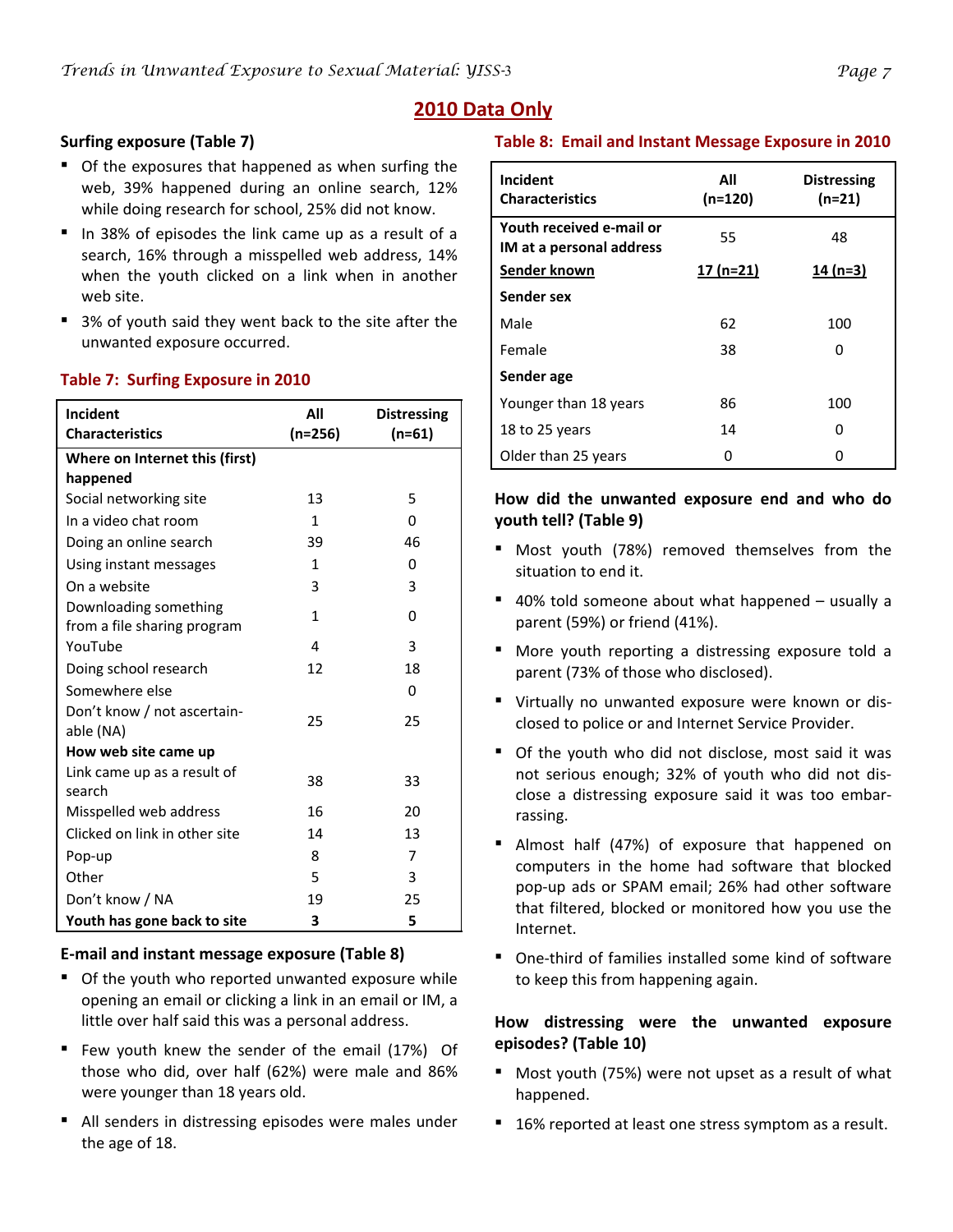#### **Table 9. Ending the Situation and Disclosure of Unwanted Exposure in 2010, %**

| Incident Characteristics (Surfing and E-Mail/IM)                                               |              | <b>Distressing</b> |
|------------------------------------------------------------------------------------------------|--------------|--------------------|
|                                                                                                | $(n=376)$    | $(n=82)$           |
| How situation ended <sup>a</sup>                                                               |              |                    |
| Removed self from situation (blocking or leaving site or computer)                             | 78           | 83                 |
| Told sender to stop/confronted or warned sender                                                | 1            | 0                  |
| Changed screen name, profile, or e-mail address                                                | 2            | 0                  |
| Stopped without youth doing anything                                                           | 1            | 0                  |
| Called law enforcement or other authorities, ISP                                               | 1            | 1                  |
| Parent/guardian or teacher handled situation                                                   | $\mathbf{1}$ | $\overline{2}$     |
| Still happening                                                                                | < 1          | $\Omega$           |
| Other (not specified)                                                                          | 15           | 15                 |
| Don't know / not ascertainable                                                                 | 3            | $\Omega$           |
| Incident known or disclosed to <sup>a</sup>                                                    | 40 (n=152)   | 49 (n=40)          |
| Friend                                                                                         | 41           | 27                 |
| Brother or sister                                                                              | 3            | 5                  |
| Parent/guardian                                                                                | 59           | 73                 |
| Other adult relative                                                                           | 6            | 10                 |
| Teacher, counselor, or other school personnel                                                  | 1            | 3                  |
| Law enforcement or other authority, ISP                                                        | 0            | 0                  |
| Someone else (not specified)                                                                   | 4            | $\overline{7}$     |
| Ever known to or disclosed to ISP or police                                                    |              | $\mathbf 0$        |
| Of youth who did not tell anyone, why didn't youth tell                                        | $55 (n=209)$ | 50 $(n=41)$        |
| Not serious enough                                                                             | 63           | 46                 |
| Too scared                                                                                     | 2            | 5                  |
| Too embarrassing                                                                               | 12           | 32                 |
| Thought might get in trouble                                                                   | 5            | 10                 |
| Thought might lose Internet access                                                             | 1            | 0                  |
| Happens all the time                                                                           | 2            | 0                  |
| Other (not specified)                                                                          | 14           | 15                 |
| Don't know / not ascertainable                                                                 | 3            | 0                  |
| <b>Blocking and filtering Software</b>                                                         |              |                    |
| Software on computer to block pop-up ads or SPAM email when this happened b                    | 47           | 46                 |
| Other software on computer to filter, block or monitor Internet use when this happened b       | 26           | 26                 |
| After this happened, family installed any kind of software to keep this from happening again b | 33           | 39                 |

#### **Table 10. Distress Related to Unwanted Exposure in 2010, %**

| Incident Characteristics (Surfing and E-Mail/IM)               | All<br>(n=376) | <b>Distressing</b><br>(n=82) |
|----------------------------------------------------------------|----------------|------------------------------|
| <b>Distress: Very/extremely</b>                                |                |                              |
| Upset                                                          | 22             | 100                          |
| Embarrassed                                                    | 25             | 69                           |
| Youth with no/low levels of being upset or afraid              | 75             | 0                            |
| Stress symptoms (more than a little/all the time) <sup>c</sup> |                |                              |
| At least one of the following <sup>a</sup>                     | 16             | 46                           |
| Staying away from Internet or particular part of it            | 6              | 18                           |
| Being unable to stop thinking about it                         | 9              | 27                           |
| Feeling jumpy or irritable                                     | 6              | 18                           |
| Losing interest in things                                      | 3              | 10                           |

<sup>a</sup> Multiple responses possible.

 $b$  Only asked of youth with Internet at home (n=306 for all incidents, n=66 for distressing incidents).

 $c$  These items are based on standard research measures of stress responses used to assess post-traumatic stress disorder. The items measure avoidance behaviors, intrusive thoughts, and physical symptoms.

Note: Some categories do not add to 100% because of rounding and/or missing data.